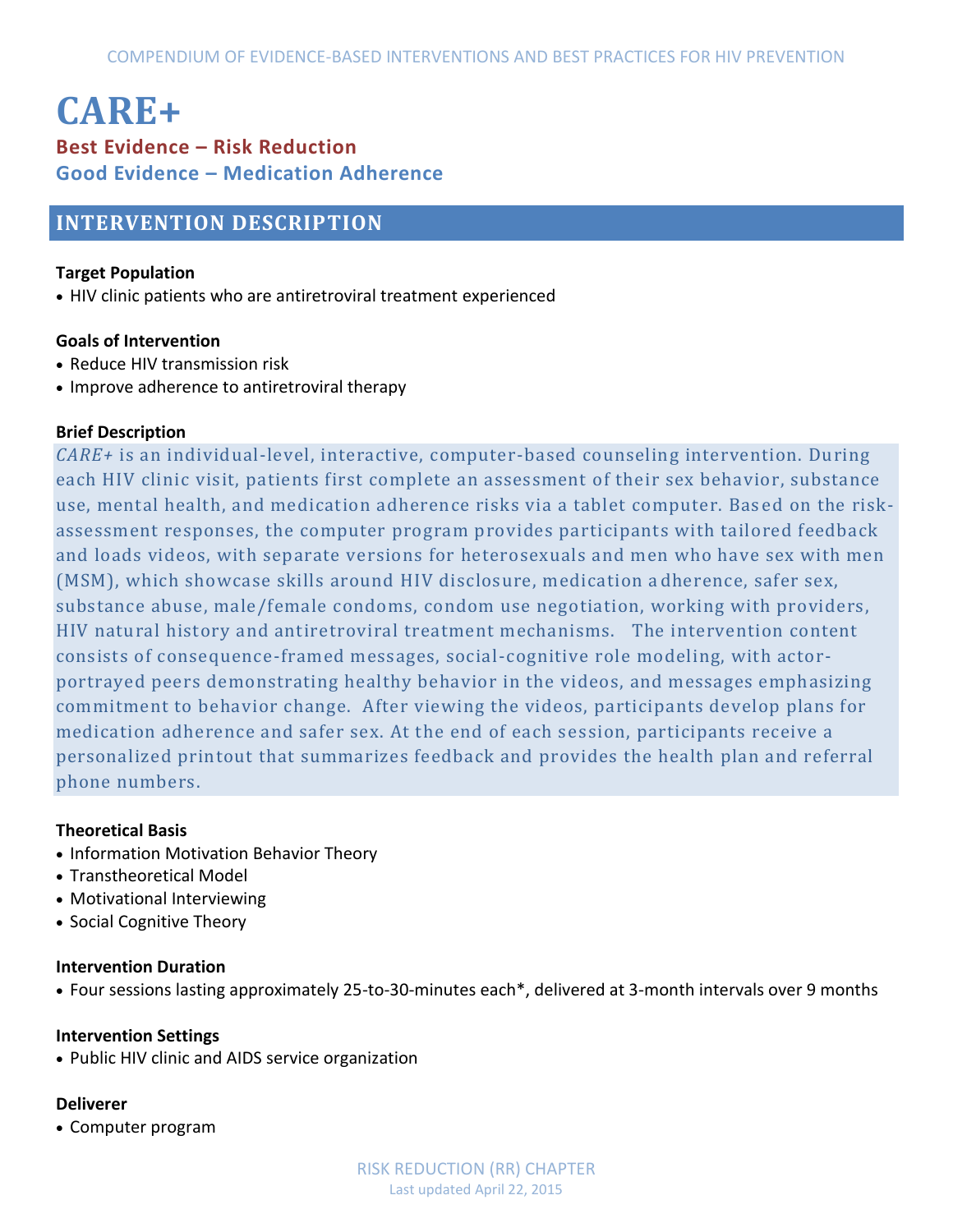#### **Delivery Methods**

- Counseling
- Feedback
- Goal setting/plan
- Printed material

# **INTERVENTION PACKAGE INFORMATION**

**An intervention package for CARE+ is available through [Resources Online Inc](mailto:info@ronline.com)**. **at the following website: [http://care.ronline.com](http://care.ronline.com/)**

# **EVALUATION STUDY AND RESULTS**

#### **The original evaluation study was conducted in Seattle, WA between 2006 and 2008.\***

#### **Key Intervention Effects**

- Reduced sexual transmission risk
- Improved medication adherence

#### **Study Sample**

The baseline study sample of 239 patients living with HIV is characterized by the following:

- *55% white, 29% black or African American, 12% American Indian or Alaska Native, 9% Hispanic/Latino, 9% other race, 2% Asian, 1% Native Hawaiian or other Pacific Islander*
- *89% male, 11% female*
- *74% MSM (83% of men are MSM)*
- *Median age of 45 years*
- *15% did not complete high school, 45% graduated high school or obtained a GED, 40% completed more than high school*
- *100% treatment-experienced*
- *43% adherent to >95% of doses*
- *61% with undetectable HIV-1 RNA viral load (<30 copies/mL)*

#### **Recruitment Settings**

University-affiliated public health clinic and a large AIDS service organization

#### **Eligibility Criteria**

Persons living with HIV were eligible if they were at least 18 years of age, on antiretroviral therapy, could understand spoken English, did not have thought disorders, and were not currently participating in other ART adherence or prevention-with-positives studies.

#### **Assignment Method**

Persons living with HIV (N = 239) were randomized to 1 of 2 study arms: CARE+ (n = 120) or a standard-of-care comparison ( $n = 119$ ).

- Referral
- Skills building
- Video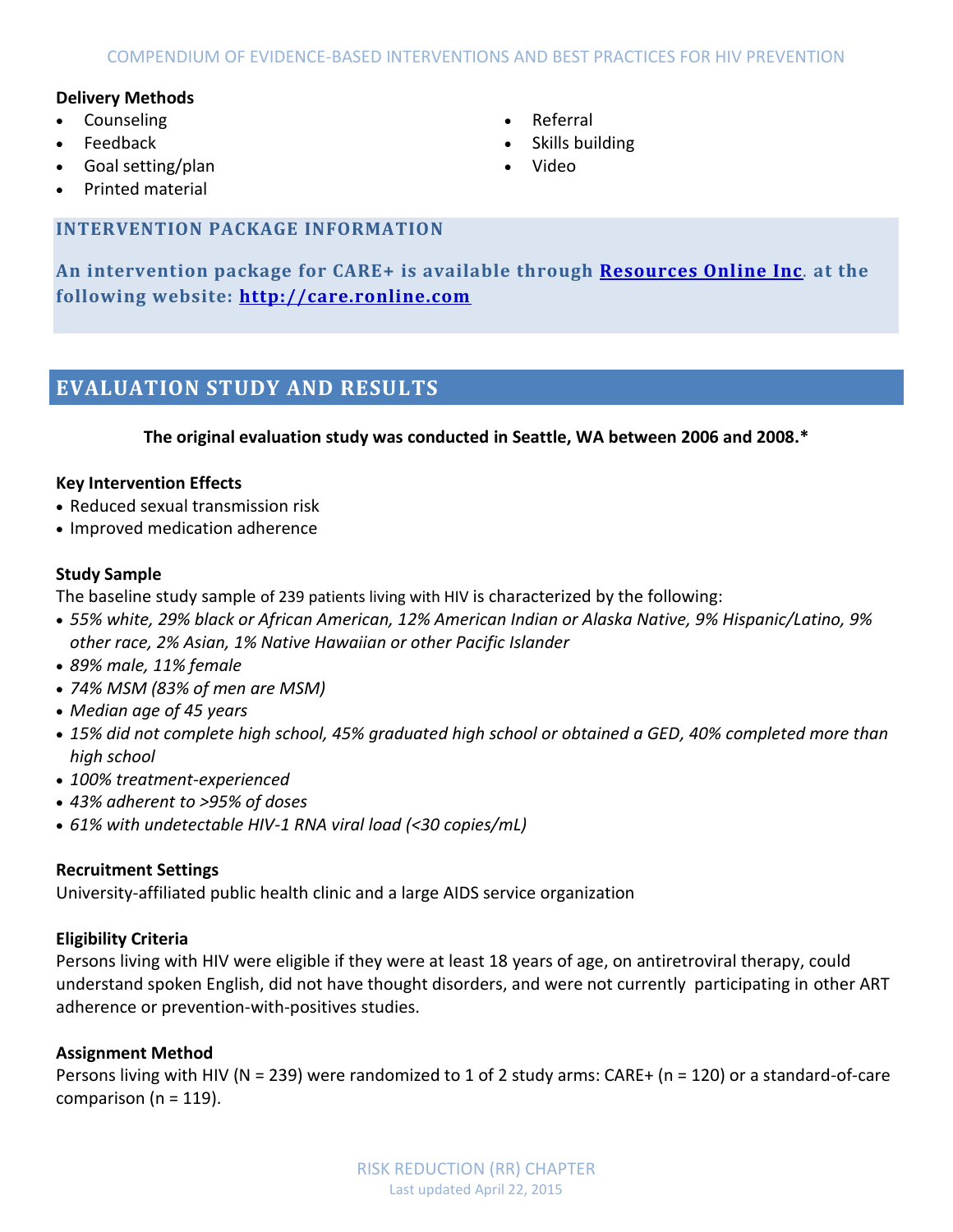## **Comparison Group**

The standard-of-care comparison group received 4 assessment-only sessions, scheduled during clinic visits and delivered via a tablet computer.

## **Relevant Outcomes Measured and Follow-up Time**

- Sexual transmission risk in the past 3 months (defined as unprotected sext or condom use with errors) was measured at 3, 6 and 9 months post-initiation of intervention.
- Medication adherence behavior (defined as self-reported medication adherence by the 30-day visual analog scale) was measured at 3, 6, and 9 months post-initiation of intervention.
- Viral load was measured at 3, 6, and 9 months post-initiation of intervention and was assessed as undetectable (<30 copies/mL) or detectable.

#### **Participant Retention**

- CARE+ Intervention
	- o 94% retained at 3 months post-initiation of intervention
	- o 88% retained at 6 months post-initiation of intervention
	- o 86% retained at 9 months post-initiation of intervention
- Standard of Care Control
	- o 93% retained at 3 months post-initiation of intervention
	- o 91% retained at 6 months post-initiation of intervention
	- o 89% retained at 9 months post-initiation of intervention

# **Significant Findings**

- Across the four assessments (baseline to 9 months post-initiation of intervention), intervention participants reported a significantly greater reduction in sexual transmission risk than comparison participants (Generalized Estimation Equation [GEE] estimate =  $-0.08$ , SE = 0.04, p = 0.0398).
- Intervention participants were also significantly less likely than comparison participants to report sexual transmission risks at 6 months post-initiation of intervention (Adj OR = 0.58, 95% CI = 0.35 – 0.95, p = 0.0297) and at 9 months post-initiation of intervention (Adj OR = 0.46, 95% CI = 0.25 - 0.84, p = 0.0117).
- Across the four assessments (baseline to 9 months post-initiation of intervention), intervention participants reported a significantly greater increase in self-reported medication adherence than comparison participants (GEE estimate =  $0.68$ , SE =  $0.34$ , p =  $0.0456$ ).

# **Considerations**

# *For Medication Adherence:*

- This study fails to meet the best-evidence criteria for medication adherence due to no imputation of missing data and analytic sample size <40 per arm for both significant biologic adherence outcomes (i.e., log<sub>10</sub> or undetectable viral load).
- Among the subgroup of participants with detectable viral load (>30 copies mL) at baseline (n = 89), several intervention effects (all p-values < 0.05) were observed. However, these findings did not meet the efficacy criteria because analytic sample size was <40 per arm.
	- $\circ$  Intervention participants reported a significantly greater reduction in Log<sub>10</sub> viral load than comparison participants across the 4 assessments; at 6 months and at 9 months post-initiation of intervention.
	- $\circ$  Intervention participants were significantly more likely than comparison participants to self-report higher medication adherence at 9 months post-initiation of intervention.